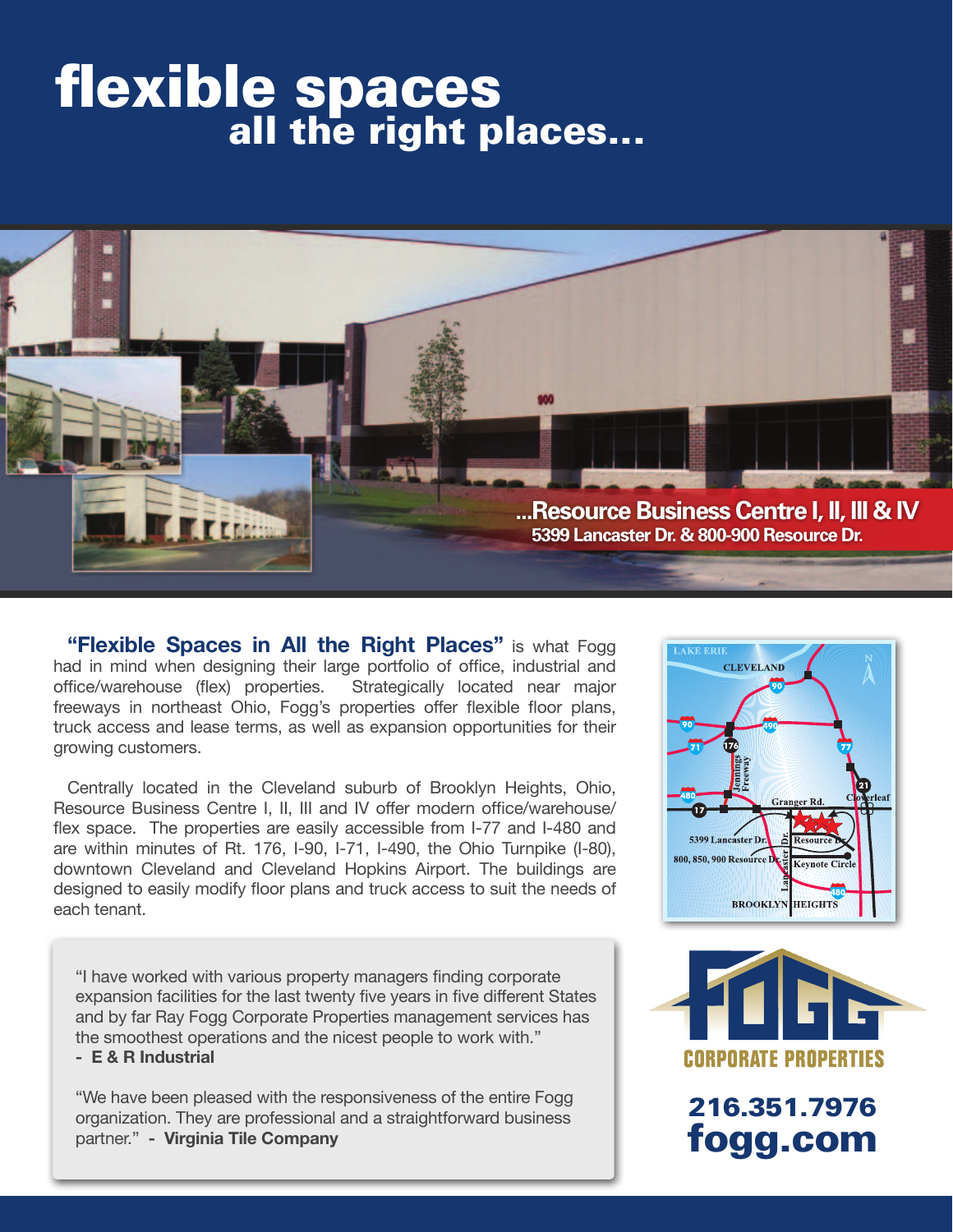### STANDARD BUILDING SPECIFICATIONS Resource Business Centre I, II, III & IV

*The following information is a general description of the project. Please see the Individual Space Specifications for more details on each available space.*



all the right places.

#### LOCATION & ACCESS

- The properties front on Lancaster and Resource Drives in Valley Business Park, just south of Granger Rd. (Rt.17)
- • Visible from Granger Road (Brookpark Rd.)
- Minutes from I-480, I-77 and Jennings Freeway (Ohio Rt. 176)
- Seven (7) miles from downtown Cleveland
- Within 10.5 miles of Cleveland Hopkins International Airport • Immediately east of the I-480/Granger interchange and west
- of (Rt. 21) Cloverleaf with access to I-77

#### PROPERTY DATA

| • Resource Business Centre I:  | 37,794 SF |
|--------------------------------|-----------|
| • Resource Business Centre II: | 42,000 SF |

- Resource Business Center III: 30,668 SF
- Resource Business Center IV: 50,124 SF

#### EAVE HEIGHT

- Resource Business Centre I & II: 19'
- Resource Business Centre III & IV: 24'

#### COLUMN SPACING

| • Resource Business Centre I:   | 25' x 55' and 25' x 45' |
|---------------------------------|-------------------------|
| • Resource Business Centre II:  | $25' \times 60'$        |
| • Resource Business Center III: | $25' \times 55'$        |
| • Resource Business Center IV:  | $25'$ x 60'-8"          |

#### TRUCK ACCESS

- Truck docks with industrial overhead doors
- Drive-ins with insulated metal industrial overhead doors
- Personnel Doors: 18 gauge flush hollow metal doors with hardware

#### **ROOF**

#### **Resource Business Centre I**

• 2" standing seam, 24 gauge aluminized steel, single-sloped insulated (R-13)

**Resource Business Centre II, III & IV**

• 24 gauge standing seam roof panels with galvalume finish, insulated with 6" thick (R-19) vinyl-faced fiberglass blanket insulation

#### FLOOR

- Resource Business Centre I: 5" thick reinforced (3,000 p.s.i.)
- Resource Business Centre II, III & IV: 6" thick reinforced concrete (4,000 p.s.i.) sealed with Ashford Formula

#### WAREHOUSE LIGHTING

- Resource Business Centre I: fluorescent fixtures
- Resource Business Centre II: 400 watt, low bay metal halide fixtures
- Resource Business Centre III & IV: Fluorescent fixtures or 400 watt, low bay metal halide fixtures

#### PARKING & DRIVES

- Automobile Parking: asphalt or concrete
- Truck Drive / Ramps: concrete 8"

#### SPRINKLER SYSTEM

**Resource Business Centre I**

• Wet System / Ordinary Hazard

#### **Resource Business Centre II**

• Wet System / Designed for .9 gpm per 1,536 SF allowing 100 G.P.M. for hose streams

#### **Resource Business Centre III & IV**

• Wet System / Designed for .32 gpm per 2,000 SF allowing 200 G.P.M. for hose streams

#### INTERIOR WAREHOUSE & DEMISING WALLS

- • 3", 24-gauge prefinished metal partition panels, with 3" insulation and a 26 gauge interior liner panel; or
- 8" concrete block; or
- • Drywall on metal studs; or
- Insulated metal panels

#### EXTERIOR WALLS

#### **Resource Business Centre I & II**

- Dryvit fascia
- • Black fascia trim
- Split faced block
- Resource Business Centre I: 1-1/2" metal panels with 3" insulation ( $U = .10$ ; R = 3) and pebble-grained fluoropolymer finish

• Resource Business Centre II: 2" metal panels insulated (R-15.9) **Resource Business Centre III & IV**

- Utility brick veneer and split faced masonry
- Dryvit fascia
- Architectural metal panels 2" with textured finish R-15 foam core

#### **HVAC**

- Warehouse: gas-fired unit heater (Heating 60°F temperature difference at 0° outside)
- • Office: gas-fired furnace with electric air conditioner (Heating: 68°F temperature difference at 0° outside; Air Conditioning: 15°F temperature difference at 90°F outside)

#### OFFICE AREAS

- Partitions: 5/8" drywall on 3-5/8" metal studs
- Ceiling: 5/8" (2x4) acoustical tile on a suspended T- grid system
- Floors: commercial grade carpeting and vinyl tile (V.C.T.)
- Entrance Doors: glass with aluminum tubular frames and "side light"
- Interior Doors: 1-3/4" flush birch doors with hardware
- • Windows: insulated glass with aluminum tubular frames
- Paint: two (2) coats of latex paint on drywall
- Plumbing: water closets (tank type) and lavatories
- Lighting: recessed fluorescent lighting

## **UTILITIES**<br>• Electric:

- The Illuminating Co.
- Gas: Dominion East Ohio
- Telephone: AT&T
- Water: City of Cleveland
- Sanitary Sewer: City of Cleveland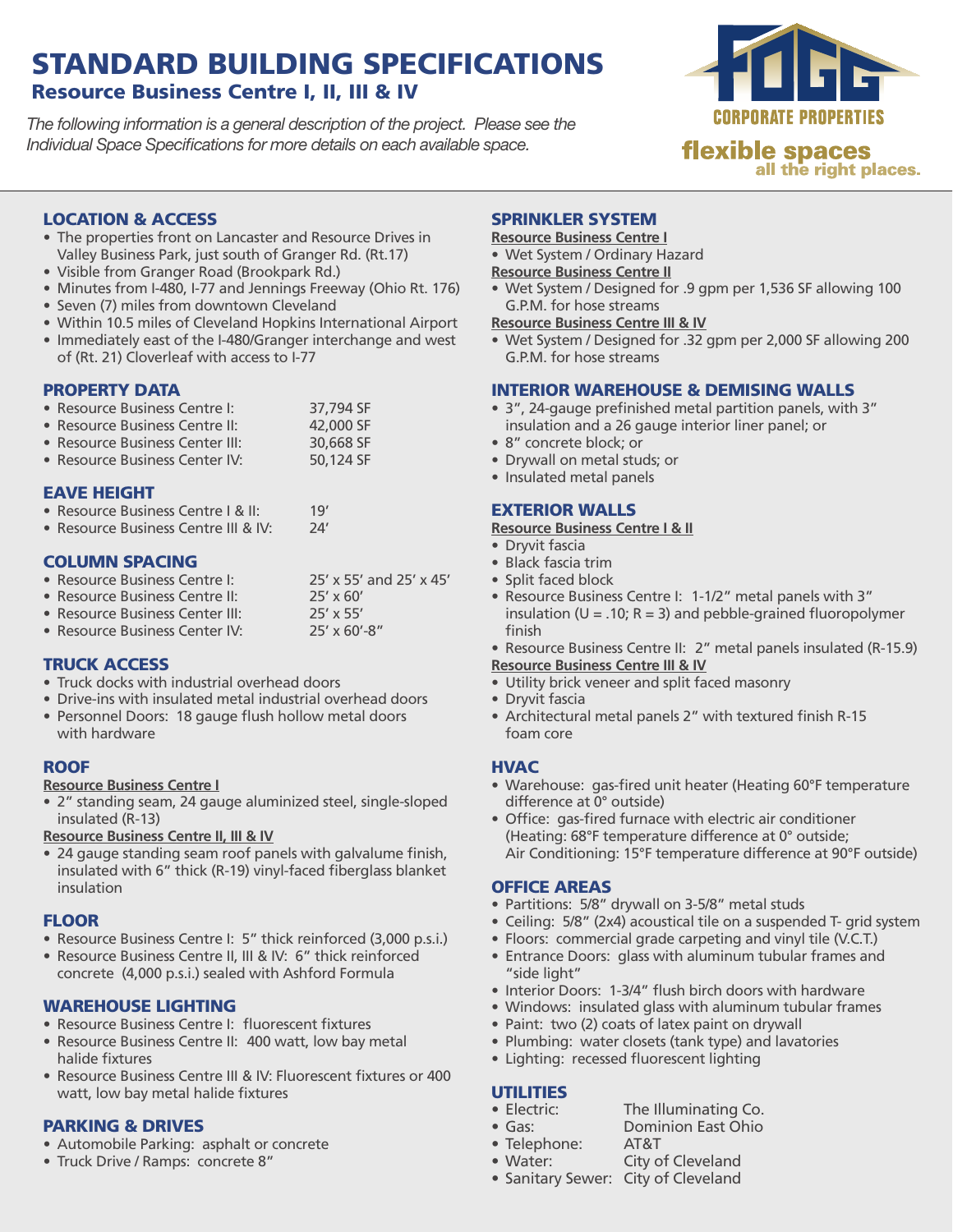## *FOR LEASE*

## 6,500 Sq. Ft. Warehouse – Office 5399 Lancaster Drive, Brooklyn Heights, Ohio

#### **Individual Space Specifications**

#### **Resource Business Centre 1**

| <b>Office Area:</b><br><b>Warehouse Area:</b><br><b>Total Area:</b> | 4,000 SF<br>$2,500$ SF<br>6,500 SF                                                                                                                                                                                                                                                                                                                                                               |
|---------------------------------------------------------------------|--------------------------------------------------------------------------------------------------------------------------------------------------------------------------------------------------------------------------------------------------------------------------------------------------------------------------------------------------------------------------------------------------|
| <b>Unit Number:</b>                                                 | 6                                                                                                                                                                                                                                                                                                                                                                                                |
| <b>Drive-in Door:</b>                                               | One $(1)$ 12' x 14' overhead door                                                                                                                                                                                                                                                                                                                                                                |
| <b>Truck Dock:</b>                                                  | One (1) $8' \times 8'$ overhead door                                                                                                                                                                                                                                                                                                                                                             |
| <b>Eave Height:</b>                                                 | 20'                                                                                                                                                                                                                                                                                                                                                                                              |
| <b>Column Spacing:</b>                                              | $25'$ x 55'                                                                                                                                                                                                                                                                                                                                                                                      |
| <b>Electricity:</b>                                                 | 240 Volt, 200 Amp, 3 phase, 4 wire service (main disconnect)<br>120/208 Volt, 100 Amp, 42-circuit panel                                                                                                                                                                                                                                                                                          |
| Lighting:                                                           | High lumen T8 lamps and instant start, electronic ballasts:<br>• Energy efficient (50% less consumption than traditional T12 lighting)<br>• Only 7% luminary depreciation over the life of the bulb                                                                                                                                                                                              |
| <b>Sprinklers:</b>                                                  | Wet / Ordinary Hazard                                                                                                                                                                                                                                                                                                                                                                            |
| <b>Estimated Operating Costs:</b>                                   | \$3.07/SF/YR based upon budget costs for 2021.                                                                                                                                                                                                                                                                                                                                                   |
|                                                                     | Operating cost estimates are based on Real Estate Taxes, Building Insurance,<br>Common Area Maintenance and Property Management Fees for the year and<br>the square footage listed above. Costs may vary in the future. Common Area<br>Maintenance includes only the maintenance items performed by the owner for<br>the benefit of the entire project, such as snowplowing, lawn care, backflow |



# **flexible spaces**<br>all the right places.

216-351-7976, ext. 244 216-351-7976, ext. 273 markray@fogg.com tblaz@fogg.com

prevention test and general exterior maintenance, etc.

Mark Ray, Vice President Tom Blaz, Leasing Associate

## fogg.com

**RAY FOGG CORPORATE PROPERTIES, LLC – 981 Keynote Circle, Suite 15 – Cleveland, Ohio 44131** The information contained herein is from sources deemed reliable, but no warranty or representation is made to the accuracy hereof.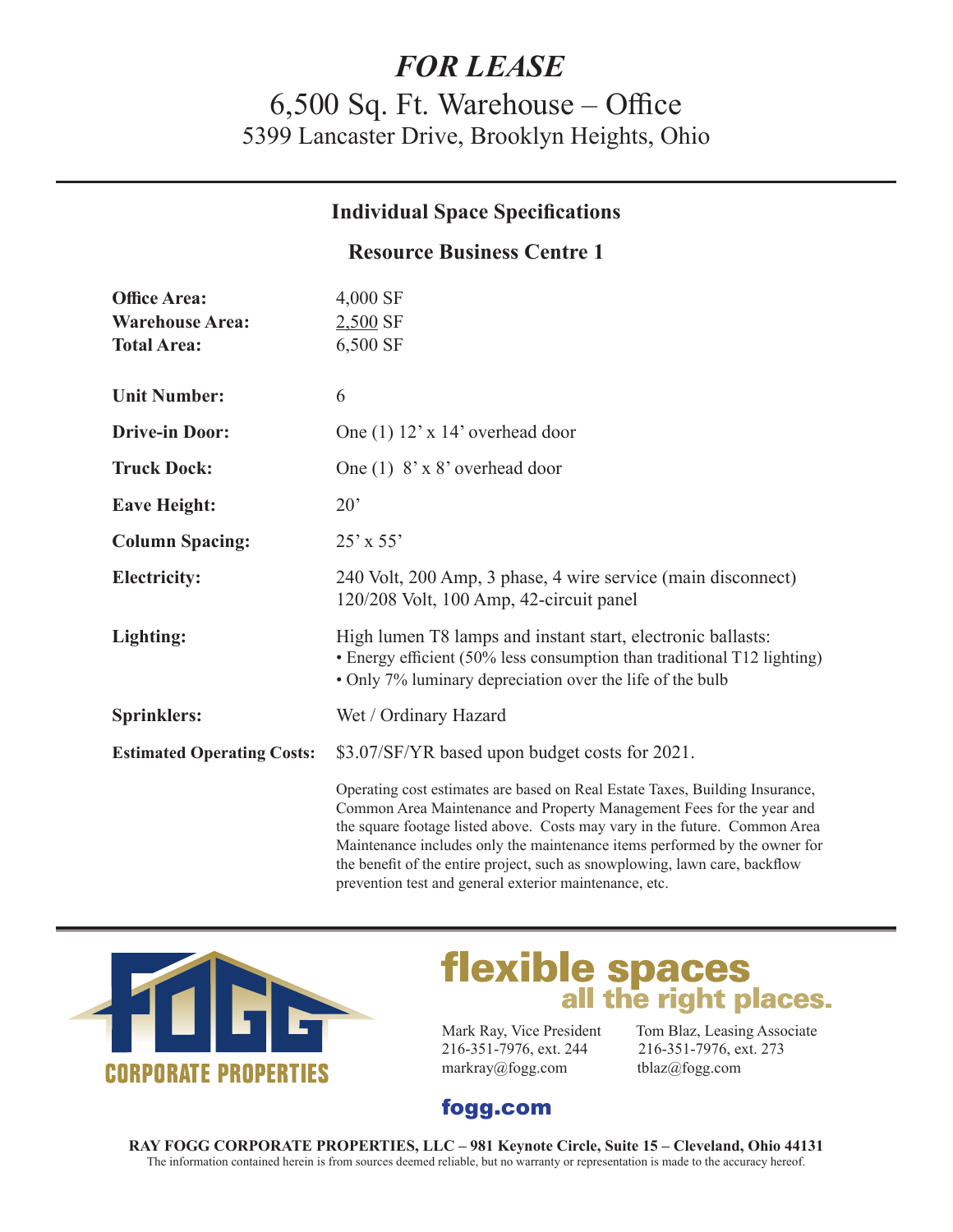